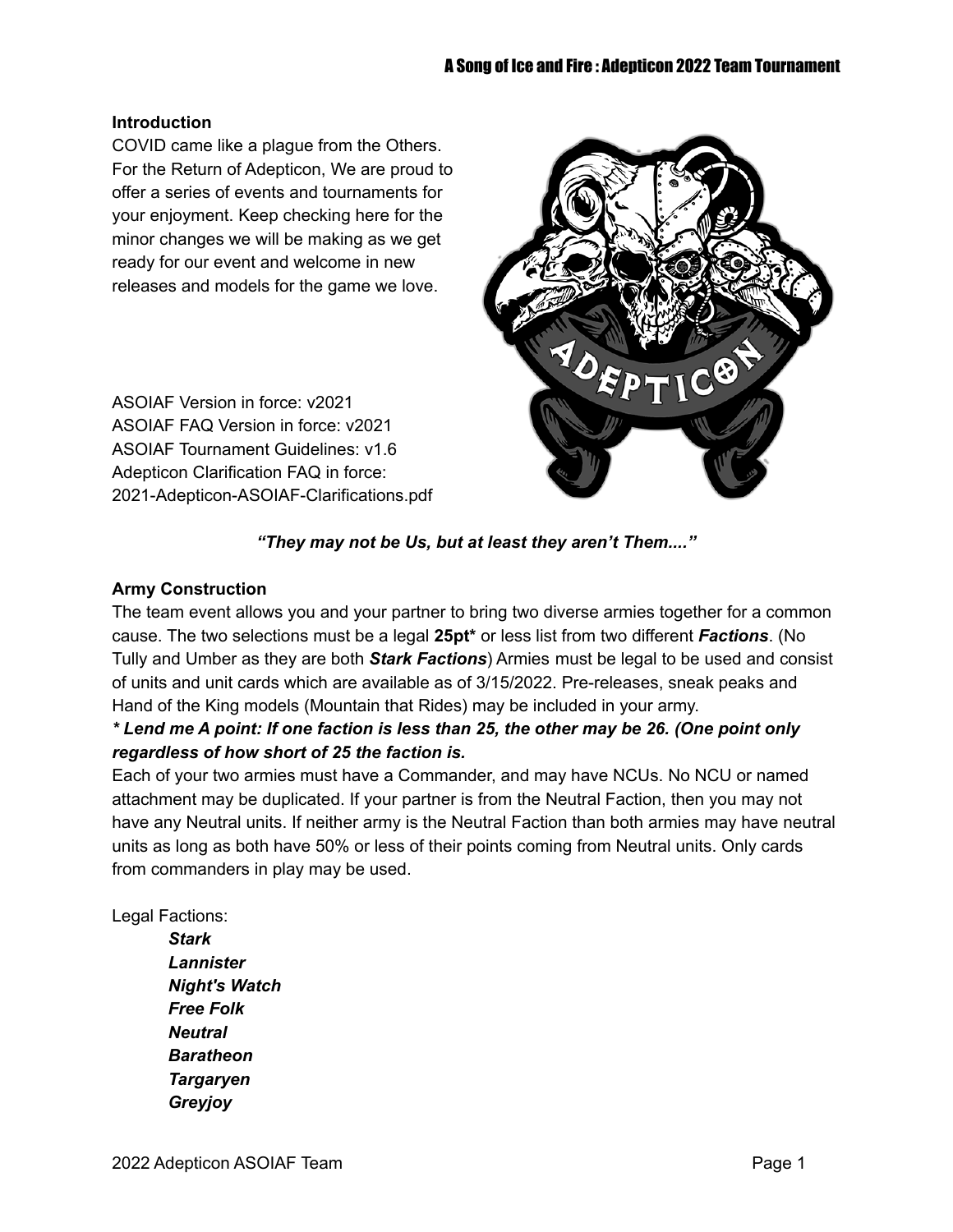#### **Tactics Deck**

Each of the commanders brings one copy of each of the 7 faction and 3 Commander unique cards they would use in a standard list. Place both of the commanders' 10 tactic cards into common sleeves so there is no visible difference. This will be the tactics deck your combined army will use.

You must provide a copy of your lists during registration and to your opponents for the event at Adepticon. If an error is found, you must remediate it immediately. Your lists must be in a standardized format with Unit Names, Point Values and Attachments noted. If your list is considered unclear at Registration, you will be asked to fill out the form on the last page of this packet. It is considered good form to print copies of your list for your opponents to keep. Using a list different than the one shared with your opponent will cause a Loss.

#### **Model Use**

Armies must be legal to be used and consist of units and unit cards which are available as of **3/15/2022**. Pre-releases, sneak-peaks, and Hand of the King models with rules available on War Council, ASOIAFBuilder, and the CMON Site, *may be included in your army*.

#### **Painting and Presentation**

Adepticon encourages the full Hobby experience. Painting is not mandatory but encouraged. Be proud of your work. Display boards are encouraged, but should not exceed 30"w x 30"d x 30"h In the event of an accident, Adepticon does have a Mini-Medic station in the main hallway.

#### **Gaming Etiquette**

Please be on time for your game. Failure to be at your table at the start of play can result in a 1-5 Secondary Point deduction. We know Adepticon is huge and things happen, but please be courteous.

## *Ensure your cards are in protective sleeves. Please discuss your dice habits, i.e. I pick up my misses or hits, and discuss how you wish to judge cocked, dropped or dice on terrain or trays.*

Be aware of the gamers around you and folks in the aisles. Please be careful with food and beverages you bring into the venue if allowed at the time of the tournament.

**You and your partner must both be present to play your round. One of you must be there for the opponent round. Be courteous to your opponents.**

#### **Game Modes:**

**Game Modes will be specified with the posting of table assignments for each round. Be prepared for any Game Mode specified in the Game Mode 2021 pdf.**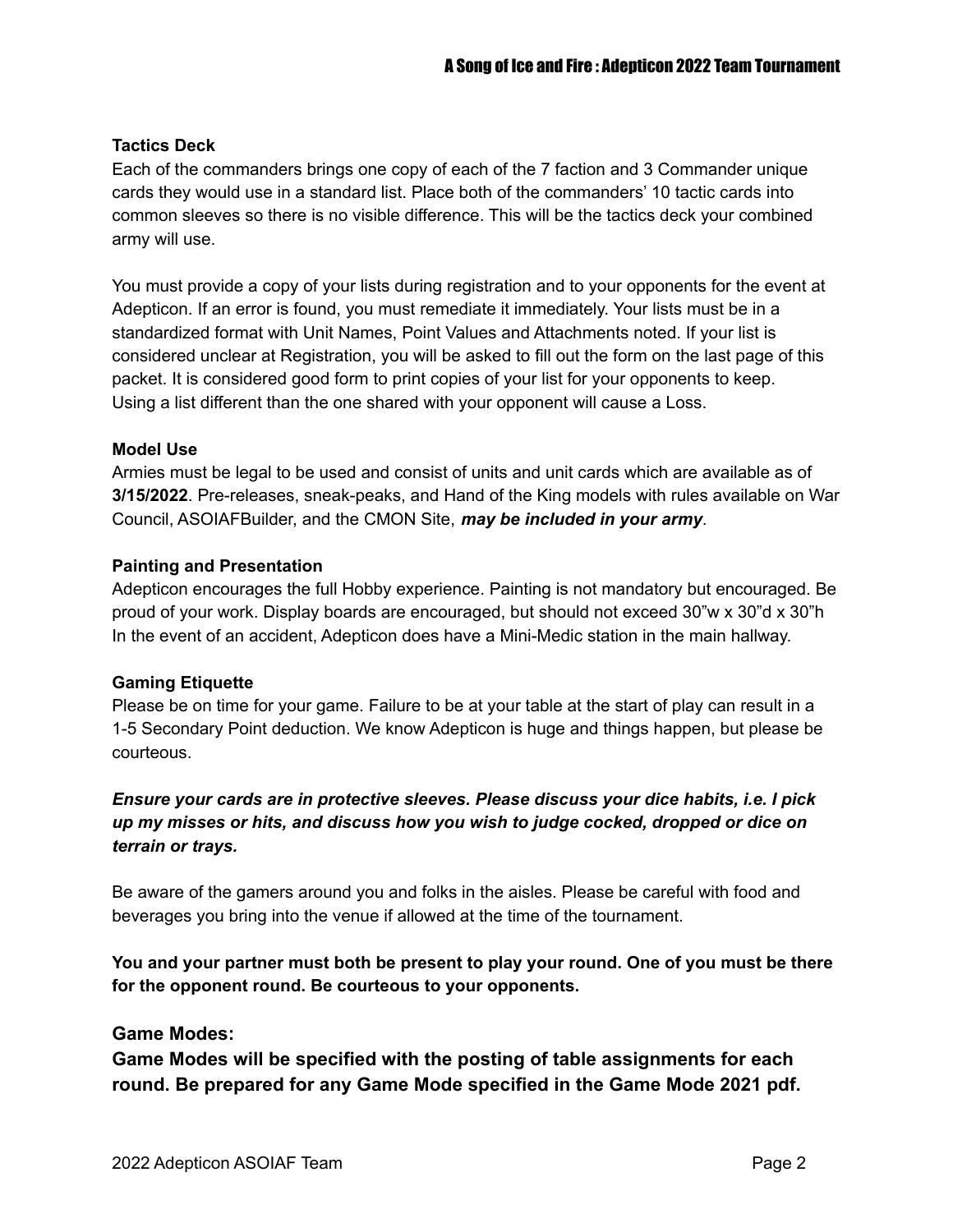#### **Tournament Rounds and Schedule:**

The Tourney has 3 rounds. 800-830am Registration and Table assignments 830-840am Game 1 *Pregame* per *Tournament Guidelines* 845am Game 1 Start 1125am Game 1 'No New Rounds' \* Judge may extend 1145-1245pm Retire to Camp (Lunch) 1245pm Game 2 Pairings and Table Assignments 1245-1pm Game 2 *Pregame* per *Tournament Guidelines* 1pm Game 2 Start 335pm Game 2 'No New Rounds' \* Judge may extend 4pm-5pm General's Council (Break) 5pm Game 3 Table Assignments 5-525pm Game 3 *Pregame* per *Tournament Guidelines* 525pm Game 3 Start 8pm Game 3 'No New Rounds' \* Judge may extend 830pm Awards

#### **Pregame per Tournament Guidelines**

Once you and your opponents are at your table, simultaneously hand a copy of your lists to your opponents and alternate asking questions. Select and deploy terrain followed by objectives and side selection, per the Game Mode. In scenarios with an objective 6" from the side edge, in the team tourney, this distance will be 12". Deploy your armies per the Game Mode.Once setup is complete, shuffle your deck in front of your opponent. Count out your deck face down in front of you to prove you have 20 tactics cards. Cut your opponent's deck (If you choose to do so) after they have done the same. Best of luck to you both.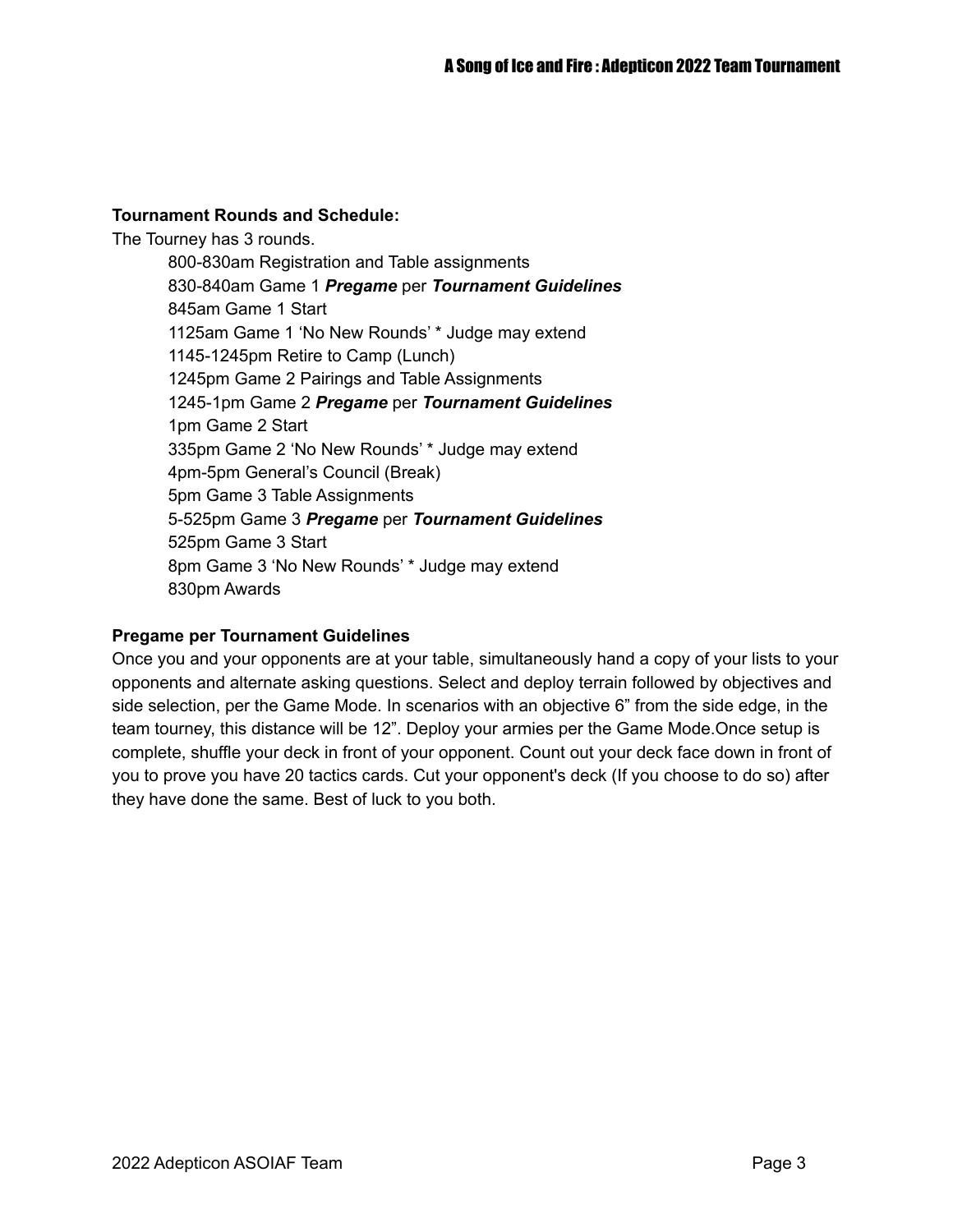#### **Adepticon CMON Tournament Scoring Method**

For this Tourney, the basis of scoring will follow the current *Tournament Guidelines document (v1.6) [Tournament Points, Victory Points, Secondary Points, Unit Points (Total Points of Destroyed Units]* Please refer to those documents specifically. As Adepticon is founded on Sportsmanship and the Hobby in general, we are layering those scoring elements on top. Per the *Game Mode* specified, the Game ends at the end of the *Round* when one of the opponents reaches 12 Coins(VP). At the end of the *Round*, the player with the most Coins is the Victor. *If either player has met or exceeded the Level of Victory, the player with the highest Victory point* total is awarded the victory. If the comparison is a Draw, and it is not the end of Round 6 and 'No *New Rounds' has not been called, you may request from a judge to continue and play another round.* If the judge rules there is too little time to continue, please count up the unit cost of all units destroyed and compare. Draws are meant to be rare, but may happen.

#### **Sportsmanship:**

Adepticon encourages the highest levels of sportsmanship of its attendees. (See the Adepticon Code of Conduct) We do wish to recognize those players who go out of their way to insure the experience is positive for all. We utilize a simple checklist on the scoring sheet. Examples of checklist items include:

- My opponents and we were able to start at the specified start time.
- My opponents played in a fair and consistent manner
- My opponents clearly explained any rules I was unfamiliar with
- We had no disagreements with our opponents on measuring or dice handling
- We would enjoy playing these **opponents** again
- This team was outstanding

On the final scoring sheet, we would like you to specify which opponent was your favorite to play.

#### **Appearance: (Distributed during the Pregame of the round)**

#### *To be clear, you do not have to have a painted army to play in the championship.*

Adepticon encourages the full Hobby experience. Painting is not mandatory, but encouraged. A simple checklist is on the scoring sheet for you to note your opponent's army.

An example of the checklist items are:

All models have paint on them

All models have at least 3 colors on them

All models have been based in a consistent manner for the unit.

The unit basing matches the movement tray basing.

The army has a consistent color theme and basing.

The army contains advanced painting techniques

The army is spectacular.

The Checklist will be distributed by Judges during the Pregame of each round.

#### **On your Judges sheet, please note who your players choice is.**

If time allows, we encourage all players to display their armies between Games. There is a spot on the final scoring sheet in your packet for marking your favorite army.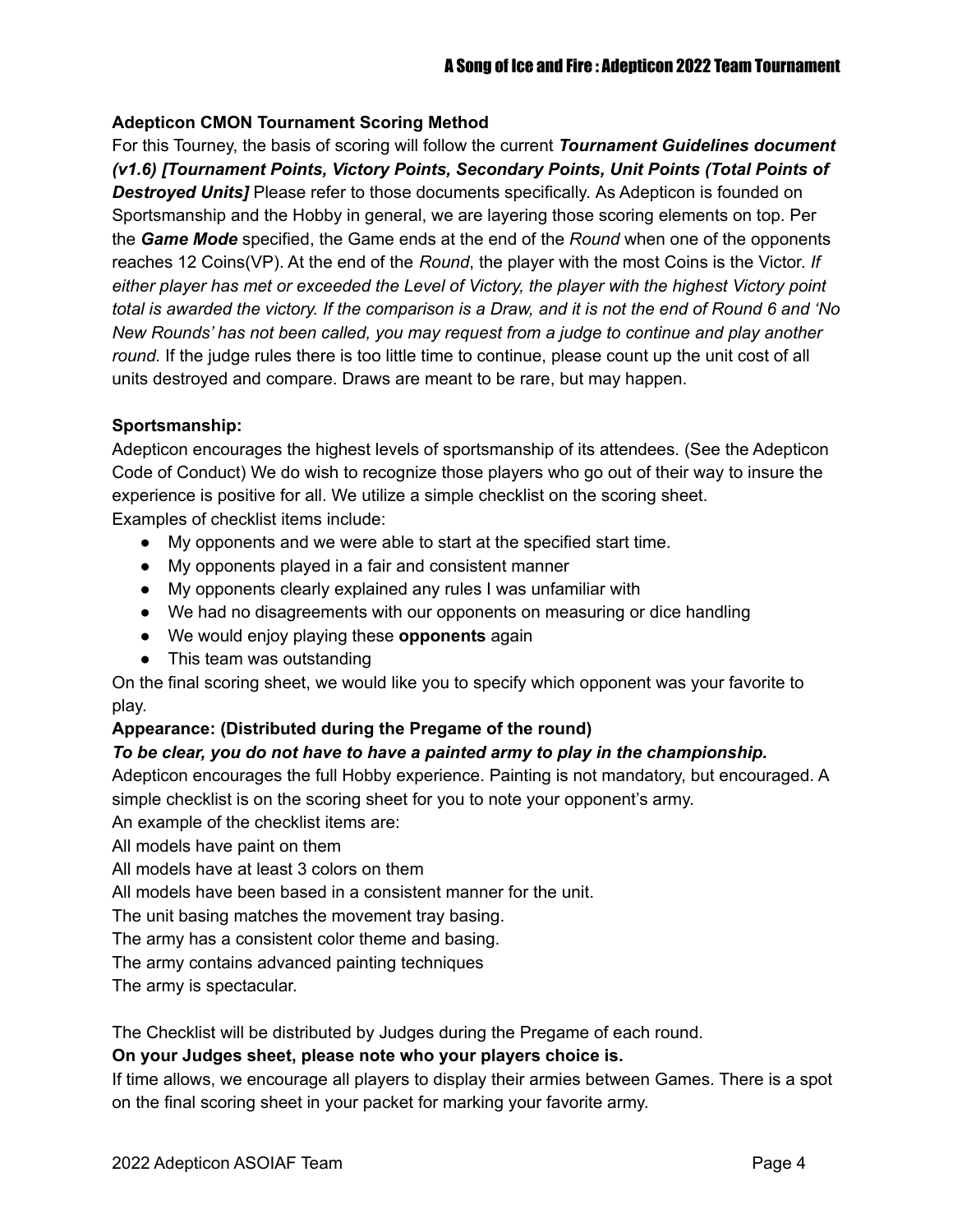#### **Awards:**

Adepticon is about fun competition. These are the awards and how we determine the winners: **Adepticon ASOIAF Team Tourney Champions**

The Champions are the winners of the Tournament based on Tournament Points, with Highest Victory Points, Secondary Points, Sportsmanship Points, Painting Points and Unit Points being the order of tiebreaking.

#### **Adepticon ASOIAF Team Tourney Best Generals**

The Best Generals are the team with Highest Victory Points, Secondary Points and Unit Points being the order of tiebreaking.

#### **Adepticon ASOIAF Team Tourney Outstanding Gamers**

The Outstanding Gamers are the team not previously winning an award in this tournament, with Highest Sportsmanship Points, Tournament Points, Victory Points, Secondary Points and Unit Points being the order of tiebreaking.

#### **Adepticon ASOIAF Team Tourney Players Choice**

The Players Choice is the team with the most Players Choice Votes Points, with Tounament Points, Secondary Points and Unit Points being the order of tiebreaking.

#### **Adepticon ASOIAF Team Tourney Best Appearance**

Best Appearance is the team selected by the panel of hobby instructors based on appearance, technique, cohesion and wow factor.

#### **Tables:**

For the Adepticon Team Tourney, the games will be played on the entire 4'x6' mat. The position for the tactics board is specified on each table. Please use that space. Please be cautious with chairs around gaming tables as people will likely be storing items under the table.

#### **Terrain**

Choose 1 player by die roll or mutual agreement. That player rolls the d3+2 per the Randomized Pool rules on Pg26 of the Rulebook. Players alternate rolling 2d6 and consulting the Randomized Pool table. *No terrain piece may be represented more than twice. If a piece would be a 3rd of that type, the player may select the terrain from that available at the table as long as it is not a 3rd piece of a terrain type placed.* After you determine all pieces, alternate placing the terrain piece on the board, no closer than Short Range from another terrain piece. Terrain may be placed in a deployment zone, but no closer than Short Range to a Player edge.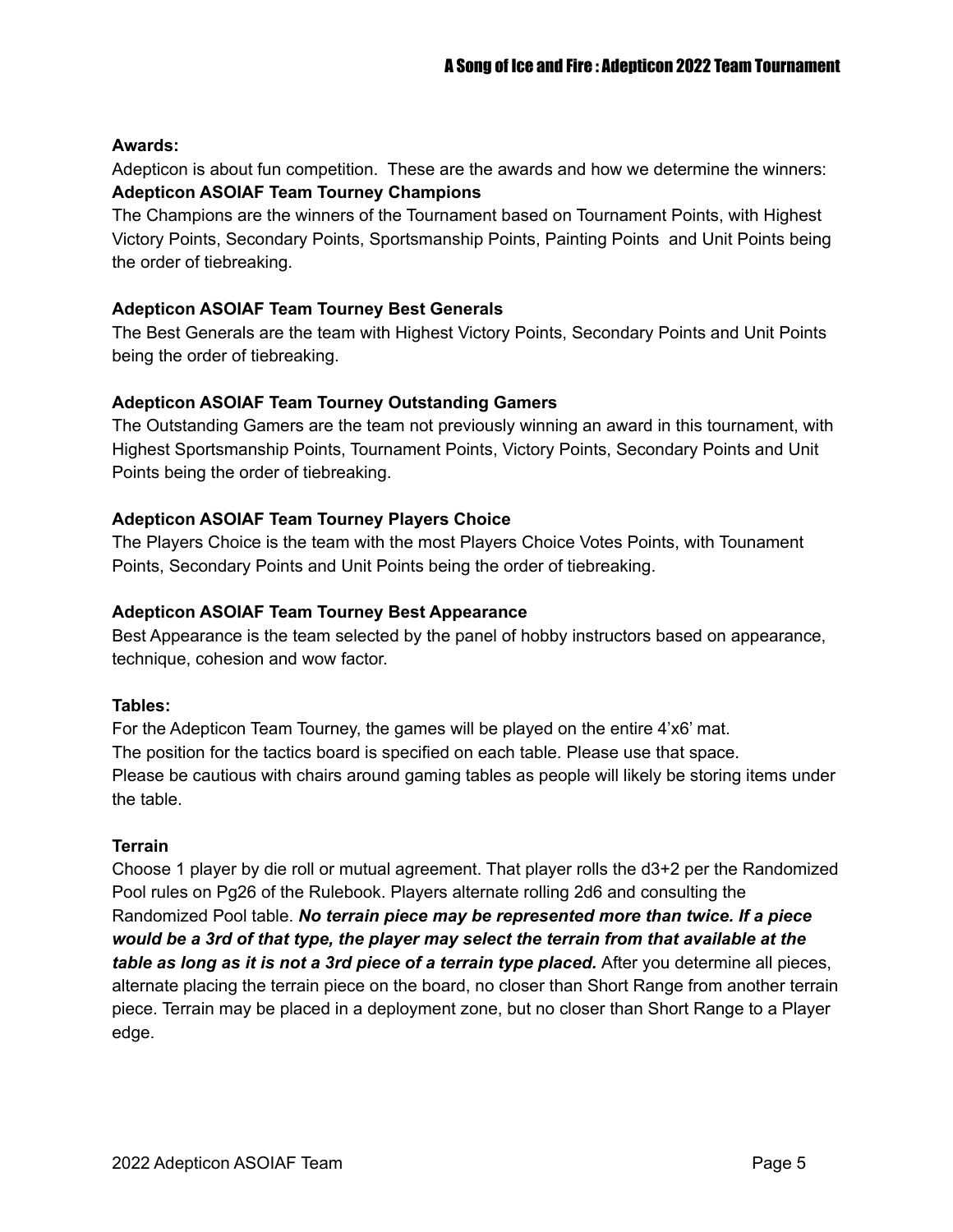# **Adepticon ASOIAF Team Tourney Scoring Sheet Player's Copy**

| Game           | <b>Table</b> | <b>Opponent Team</b> | <b>Result</b> | My<br><b>Victory</b><br><b>Points</b> | Opp<br><b>Victory</b><br><b>Points</b> | <b>Secondary</b><br>Points * | <b>Unit</b><br><b>Points</b><br><b>Earned</b> |
|----------------|--------------|----------------------|---------------|---------------------------------------|----------------------------------------|------------------------------|-----------------------------------------------|
| 1              |              |                      | W/L/D         |                                       |                                        |                              |                                               |
| $\overline{2}$ |              |                      | W/L/D         |                                       |                                        |                              |                                               |
| $\mathbf{3}$   |              |                      | W/L/D         |                                       |                                        |                              |                                               |

**Secondary Points: Per Page 4 of the Tournament Guidelines v1.6 pdf**

**Unit Points Earned: Unit Cost of all enemy units removed from play**

## **Sportsmanship: Mark (X) the table below at the end of the Game (Privately)**

Our opponents and we were able to start at the specified start time.

Our opponents played in a fair and consistent manner

Our opponents explained any rules we were unfamiliar with and played at a consistent pace We had no disagreements with our opponents on measuring or dice handling

We would enjoy playing this **TEAM** again

| Game | On Time   Fair and<br><b>Start</b> | Consistent   Issues | <b>No Rules</b> | <b>Measuring</b><br>And Dice | Play<br>$\overline{A}$ gain |
|------|------------------------------------|---------------------|-----------------|------------------------------|-----------------------------|
|      |                                    |                     |                 |                              |                             |
|      |                                    |                     |                 |                              |                             |
|      |                                    |                     |                 |                              |                             |

# **After Game 3, Circle the 1 Opponent's Game number in Sportsmanship table you enjoyed playing Most**

## **BRING THIS SHEET TO THE SCORING TABLE AFTER GAME 3**